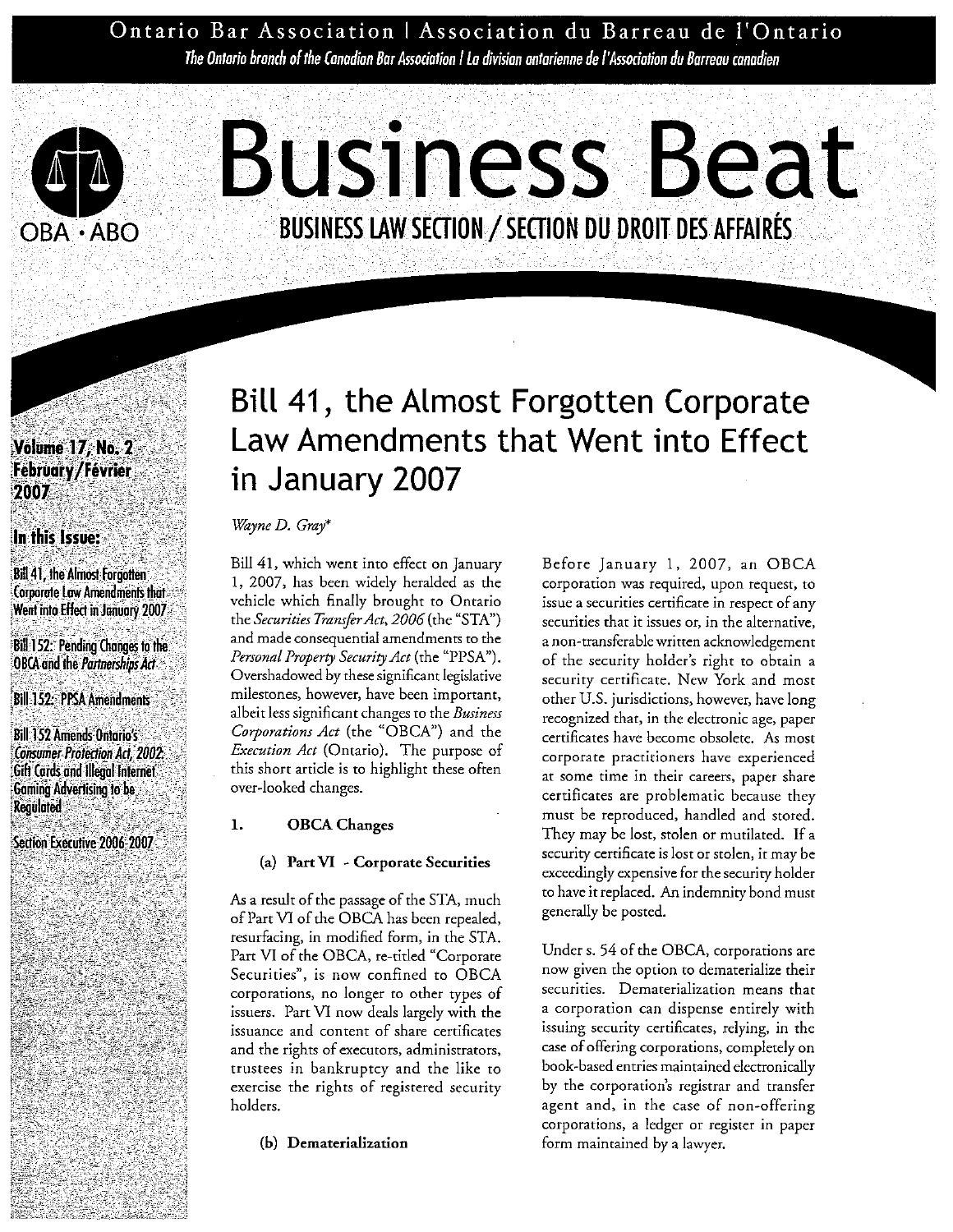# **Bill 152: PPSA Amendments**

#### *Andrea St. Bernard andJaron Maclntyre\**

The Ontario government's recent commitment to modernize its business laws has resulted in significant legislative changes to the *Personal Property Security Act* (Ontario) (the "PPSA").' In December 2006, an article by John Cameron was published in *Business Beat* titled "Ontario's Securities Transfer Act, 2006: New Rules for Securities as Collateral", which summarized important rules of the new *Securities Transfer Act, 2006* (Ontario) and related amendments to the PPSA. Further provincial business law reforms were introduced in October 2006 through Bill 152,<sup>2</sup> which received Royal Assent on December 20, 2006. Bill 152 amends over 30 provincial statutes, including the PPSA Schedule E to Bill 152 outlines the PPSA amendments and determines the dates upon which the amendments come into force.<sup>3</sup>

This article provides a brief summary of the principal amendments to the PPSA to be effected by Schedule E of Bill 152.4 Each of the amendments summarized in this article will come into force on a day to be  $\frac{I_{\text{S512C}}}{I_{\text{S132C}}}$ . There has been considerable uncertainty, and proclaimed.<sup>5</sup>

#### **"Check-the-Box" Collateral Classification**

*Issue:* Ontario's current system of describing the governed by the PPSA and should be registered).<br>
collateral by "checking the boxes" in a financing statement is unique to Ontario. By failing to require *Amendment*: In line with all other provinces, the PPSA statement is unique to Ontario. By failing to require now applies to leases of goods under a lease for a term a narrative description, the Ontario system has led to a lack of certainty and unnecessary costs of more than one year even though the lease may<br>associated with searches registrations and third party not secure payment or performance of an obligation associated with searches, registrations and third party acknowledgements.  $($ s. 2(a)). However, new s. 57.1 provides that Part V

*Amendment:* The registration system will be changed to remove the "check-the-box" collateral classification system and will now require a mandatory narrative that describes the collateral by item or type.

Note: Notice of this change is contained only in the explanatory notes to Bill 152, not in the legislative text. We understand from the Ministry of Government Services that this change will not actually be enacted for at least two years since implementation will require a massive upgrade of the PPSA computer system.

# **Definition of "Debtor"**

Issue: The definition of "debtor" does not specifically include any third party that pledges its assets as security without assuming liability under the agreement creating the obligation secured. As aresult, there has been some doubt as to the validity of a "third party pledge" (where A pledges its assets to secure the obligations of B to C, without granting a guarantee of B's obligations).

*Amendment:* The definition of "debtor" now includes a person who either owns or has rights in collateral or owes payment or performance of the obligation secured.

Note: It should now be possible to give a clean opinion on a third-party pledge.

#### **Leases of More than One Year**

continuing litigation, surrounding the issue of whether a particular equipment lease is a "true lease" (which is not governed by the PPSA) or a "financing lease" that is in substance a security agreement (and therefore is

of the PPSA (which governs rights and remedies) applies only to security interests that secure payment or performance of an obligation, so "true leases" will not be subject to Part **V.** 

#### **Conflict of Laws** - **Location of a Debtor**

Issue: The location of a business debtor is defined with reference to its chief executive office or place of business, which is not always easy to determine and can lead to increased costs, unnecessary searches and multiple registrations.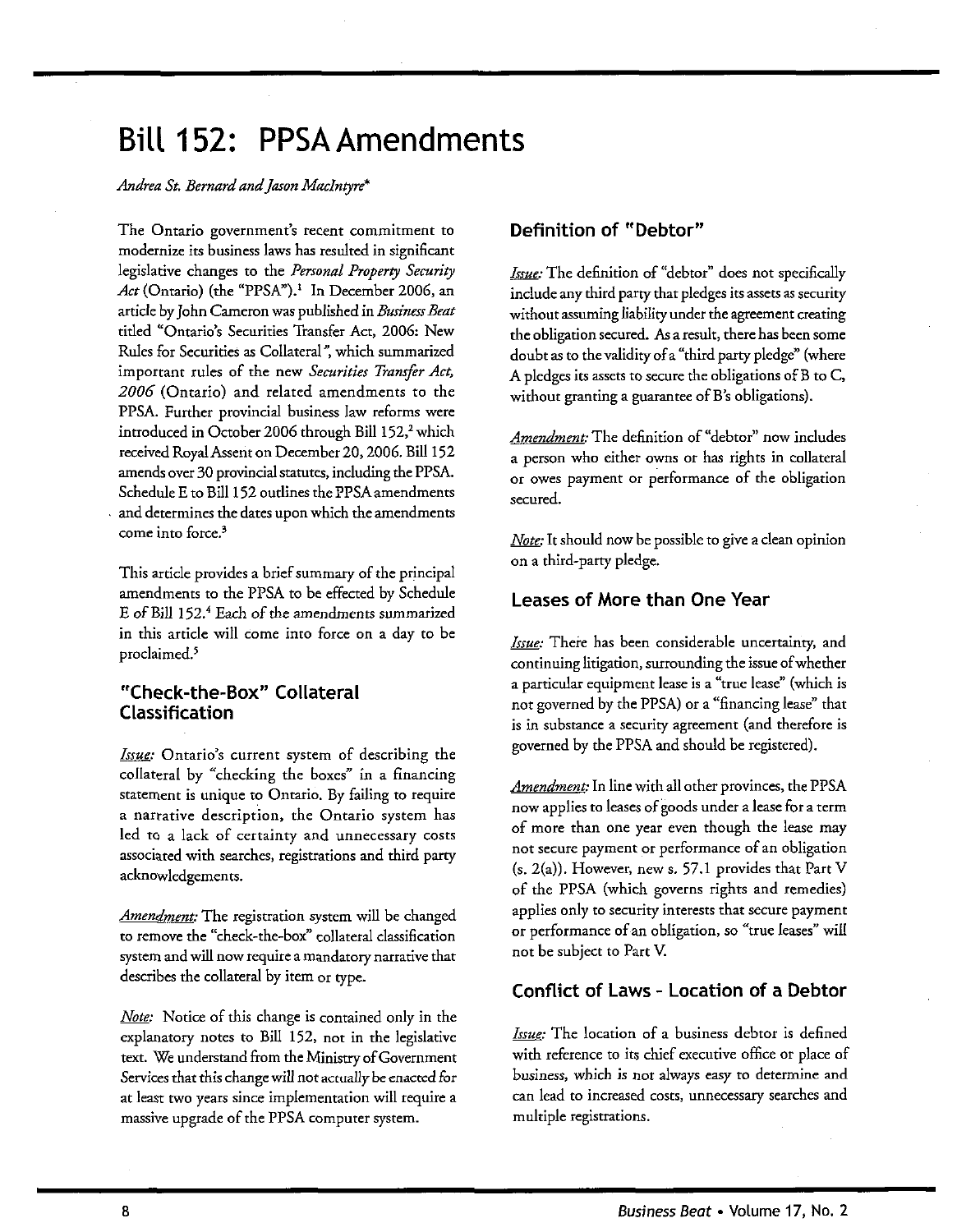*Amendment:* The location of a business debtor will now be determined by its jurisdiction of incorporation, organization or registered head office (s. 7(3)), which is in line with the U.S. *Uniform Commercial Code* (the "UCC"). The rules are complex, but in simplified form:

- Canadian provincial or territorial corporations: Location is the province or territory that requires public registration of its incorporation, etc.
- Canadian federal corporations: Location is jurisdiction where registered head office is located.
- U.S. Companies that are "registered organizations": Location is the state designated by the corporation as its state of location, or if a federal corporation, the state designated by U.S. federal law, or Washington D.C. if neither of these tests applies.
- General Partnerships: Location is the province or territory that governs its partnership agreement.
- Limited Partnerships: Location is the province or territory that requires public registration of its formation.
- Trusts: Location is jurisdiction of governing law of the trust instrument, or where administration of the trust is carried out.
- Fallback is still chief executive office if none of the other tests apply.

*Note:* The amendments contain transition provisions that allow previously perfected registrations to remain valid for the earlier of (i) the day that perfection ceases under the previous regime, or (ii) five years from the date the amendments come into force.

# **Errors in Security Agreements**

*hexie:* The PPSA has conflicting provisions regarding to a purchase-money security interest ("PMSI"), and<br>experiments and the property of the property interest ("PMSI"), and inventory financier is required to give notice errors in security agreements – s. 9(2) states that a security inventory financier is required to give notice of its<br>PMSI to all prior registered secured parties who have agreement is not unenforceable against a third party by PMSI to all prior registered secured parties who have<br>registered a financing statement in which the collateral reason only of a defect, irregularity, omission or error

unless the third party is misled by the defect, *etc.* This appears to conflict with the general rule ins. 11 (2)(a) that in order for attachment to occur the security agreement must contain a description of the collateral sufficient to enable it to be identified. Related s. 9(3) provides that the failure to describe some of the collateral in a security agreement will not affect the effectiveness of the security agreement with respect to collateral that is properly described.

*Amendment:* Subsections 9(2) and (3) are repealed.

### **Priority Rules Governing "Sales1 Leases in the Ordinary Course of Business"**

*Issue:* Subsections 28(1) and (2) of the PPSA provide that buyers or lessors of goods in the ordinary course of business take them free from any security interest given by the seller or lessor unless it **knew** that the sale or lease was in contravention of the security agreement. Some UCC case law<sup>6</sup> held that this rule applied even if the goods were in the possession of the secured party and the buyer did not take possession of them, but there was some uncertainty as to the law in Ontario.

*Amendment:* The provisions regarding "ordinary course of business" have been amended to clarify that such a buyer or lessee takes the goods free of the seller or lessor's security interest whether the buyer took possession of the goods, the seller was in possession of the goods at any point in the transaction, the buyer obtained title to the goods or the seller took a security interest in the goods, so long as the goods were identified to the contract of sale or lease.

Note: This amendment represents a deliberate policy decision in favour of buyers and lessees over secured parties, who can now potentially have their collateral "sold out from under" them even if they are in possession of it.

# **Accounts Receivable Financiers vs. Inventory Financiers** - **PMSI Priority Rules**

*Issue:* In order to obtain the super-priority accorded to a purchase-money security interest ("PMSI"), an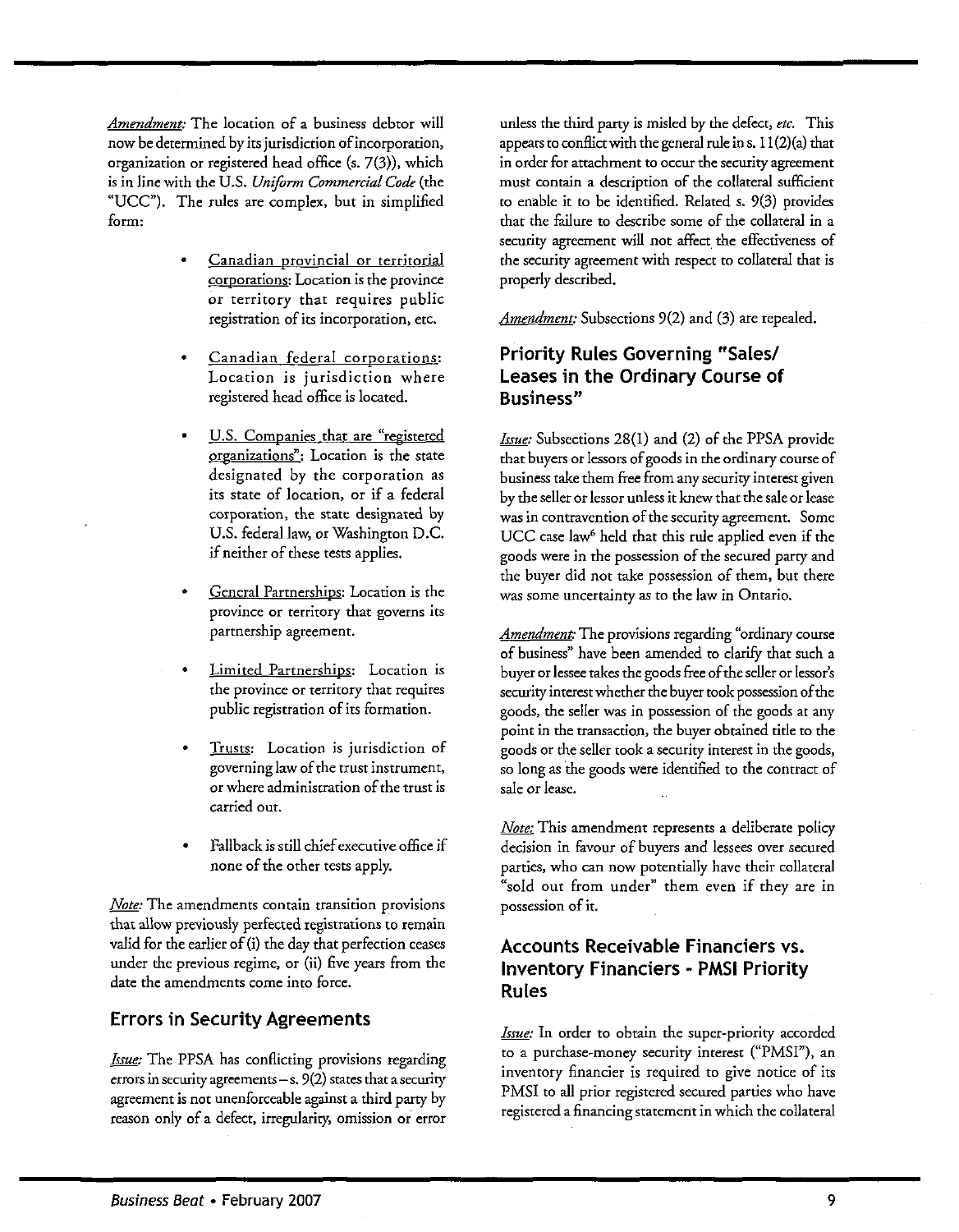is classified as inventory (s.  $33(1)(b)$ ). This potentially prejudices accounts receivable financiers because they are not entitled to notice of the inventory financier's PMSI even though the inventory financier's PMSI may extend to the accounts receivable (as the PMSI extends to proceeds of the inventory).

Amendment: An inventory financier will now be required to give notice of its PMSI to any secured party that has registered a financing statement in which the collateral is classified as accounts as well as inventory.

### **Enforceability of Anti-Assignment Clauses**

*Issue:* Contractual clauses that prohibit or restrict the assignment of accounts receivable or chattel paper limit financing sources for secured parties. Under the current PPSA, it is unclear whether breach of an antiassignment provision by a debtor granting security over accounts or chattel paper invalidates the security interest. The PPSAs of most other provinces make it clear that it does not.

*Amendment:* Subsection 40(4) will now provide that contractual anti-assignment clauses respecting such collateral are unenforceable against third parties and are binding on the assignor only to the extent of liability for breach of contract.

# **Additional Amendments of Interest**

*Reflihations:* All registrations must now be completed by electronic transmission to the registration system's database by individuals authorized by the registrar (s. 46).

*Account Debtors and Assiznees 0-f Debt:* A debtor obligated by an account or chattel paper may set up against an assignee of the debt, as a defence but not by a counter-claim: (i) any defence available to the debtor against the assignor arising out of the contract or a related contract, and (ii) the right to set off any debt owed by the assignor to the debtor payable before the debtor received notice of the assignment (s. 40(1)).

Seizure of Personal and Household Goods: Personal and household goods are now exempted from seizure by a secured party on default, except for a PMSI in such goods or a possessory security interest (s. 62).

*Notice Provisions repardinp Foreclosure:* Where a secured party gives notice to other secured parties of its intention to accept collateral in full satisfaction of an obligation on default, those who receive notice have 15. days (not 30 days) to object to the foreclosure (s. 65).

Foreclosure on Real and Personal Property: The PPSA has been clarified so that the court may make any order necessary to enable the secured party to enforce foredosure remedies against real and personal properry simultaneously (s. 67).

*Service* of *Notice:* In addition to personal service and registered mail, notices under the PPSA may now be delivered by prepaid courier, fax and electronic transmission (s. 68).

The amendments discussed in this artide are part of the Ontario government's ongoing efforts to reform provincial business law. Readers should stay tuned to further amendments that modernize the legislation governing business affairs in the Province, in particular the personal property registration system.

*\*Andrea St. Bernard, Associate, McMillan Binch Mendelsohn LLP, Toronto, (416) 865-7281,* andrea.st.bernard@mcmbm.com.

*Jason MacIntyre, Associate, McMillan Binch Mendelsohn LLI: Toronto,* (416) 865-7032, jason. macintyre@mcmbm.com.

<sup>1</sup> The New *Securities Transfer Act*, 2006 (Ontario) and the related PPSA amendments have been proclaimed into force as of January 1,2007.

<sup>2</sup> Bill 152, Ministry of Government Services Consumer *Protection and Service Modernization Act,* 2006, 2nd Sess., 38th Leg., Ontario, 2006 (assented to 20 December 2006), S.O. 2006, c. 34.

<sup>3</sup> Section 26 of Schedule E determines the coming into force of the Schedule E amendments as follows: Subsection 3(1) and section 4 of Schedule E came into force January 1, 2007 (i.e., the date the *Securities Tranger Act,* 2006was proclaimed into force), as per section 26(2) of Schedule E; the rest of Schedule E comes into force on a day to be proclaimed as per s. 26(1) of Schedule E.

<sup>4</sup> See also the December 2006 of *Imperfections* in which Jennifer Babe discusses probable Bill 152 amendments to the PPSA. mendments<br>oclamations<br>= 17, No. 2

You can monitor the Ontario Table of Prodamations at